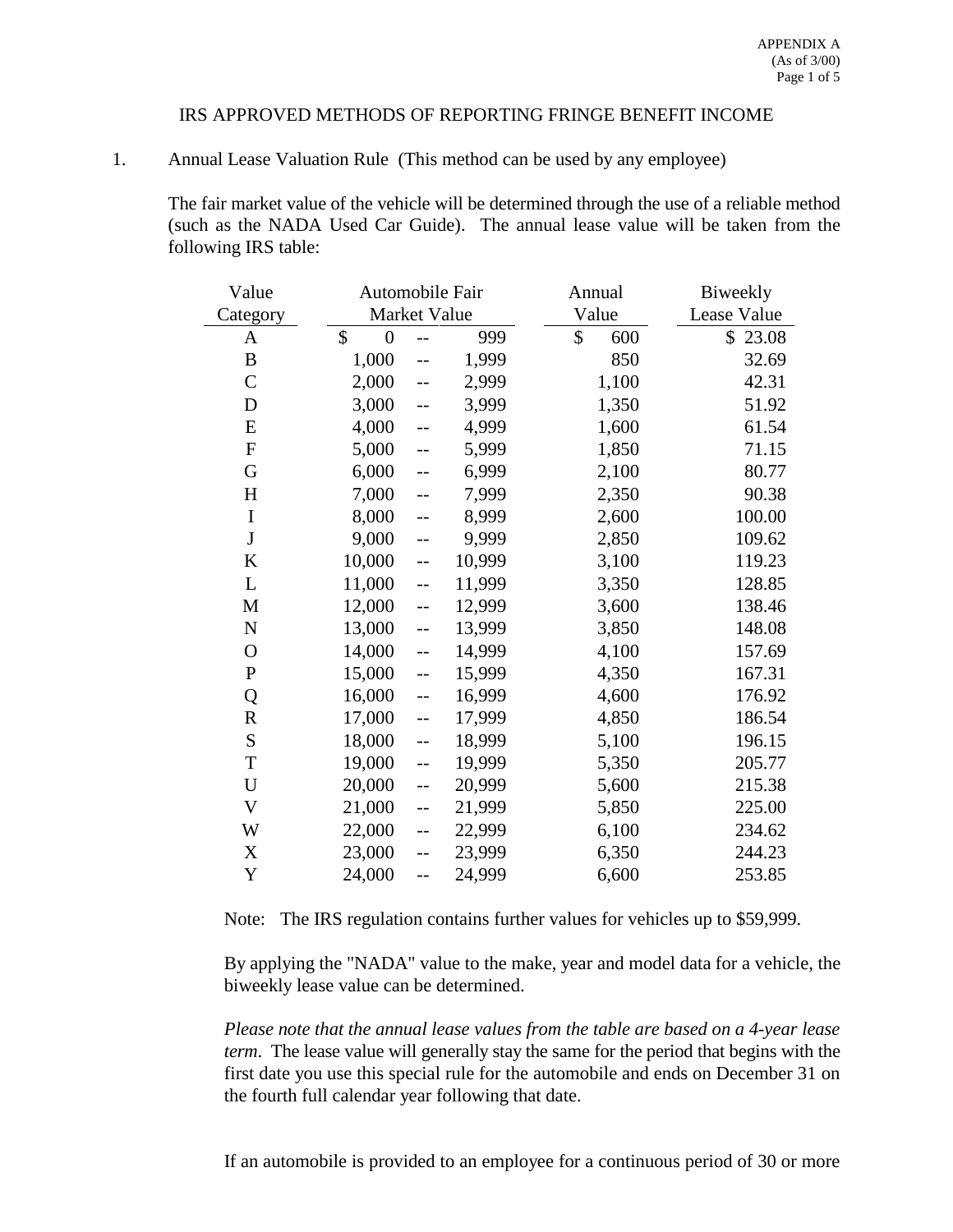days but less than an entire calendar year, the annual lease value can be prorated. Compute the annual lease value by multiplying the annual lease value by the number of days of availability then divide by the total number of days in the year.

The following table lists the NADA fair market value by category of the most popular vehicles in the Central Motor Pool.

|              | Model Year |                |              |         |    |    |    |
|--------------|------------|----------------|--------------|---------|----|----|----|
| Make/Model   | $00\,$     | 99             | 98           | 97      | 96 | 95 | 94 |
| <b>Buick</b> |            |                |              |         |    |    |    |
| LeSabre      |            | U              |              | O       |    |    |    |
| Chevrolet:   |            |                |              |         |    |    |    |
| Cavalier     | $\Omega$   | M              |              |         | H  | G  | E  |
| Dodge:       |            |                |              |         |    |    |    |
| Caravan      | U          |                | P            |         |    |    |    |
| Neon         |            |                | J            |         |    |    |    |
| Ford:        |            |                |              |         |    |    |    |
| Aerostar     |            |                |              | O       | M  | J  | H  |
| Club Wagon   |            |                |              |         |    |    |    |
| Crown Vic.   |            | T              | R            | P       | M  | J  | H  |
| Styleside    |            | Q              | $\mathbf{O}$ | M       | L  | J  |    |
| Taurus       | T          | $\overline{P}$ |              | $\bf K$ |    |    |    |
| Olds:        |            |                |              |         |    |    |    |
| Ciera        |            |                |              |         | J  | H  |    |
| Plymouth:    |            |                |              |         |    |    |    |
| Voyager      |            | $\mathbb{R}$   |              |         |    |    |    |
| Neon         |            |                |              | Н       |    |    |    |

# Popular State-Owned Vehicles Value Category:

Under this method, the employee is required to keep a trip log or other documentation record of business mileage (by odometer readings) recorded at or near the time the trip occurs. The balance of the total mileage driven, i.e., the difference between the end of the biweekly pay period and odometer reading at the beginning of the period, less the total business mileage recorded will be considered personal use.

Please note, the only personal use of a state vehicle allowed under state law, and then only in limited situations, is to commute between the employee's work station and their home.

At the end of each biweekly period, the trip log (record) will be totaled. The total mileage computed for the period minus the total logged business mileage will determine the personal use mileage.

The personal mileage will be divided by the total mileage to determine the personal mileage ratio or percentage. This personal mileage percentage will be applied to one-twenty sixth of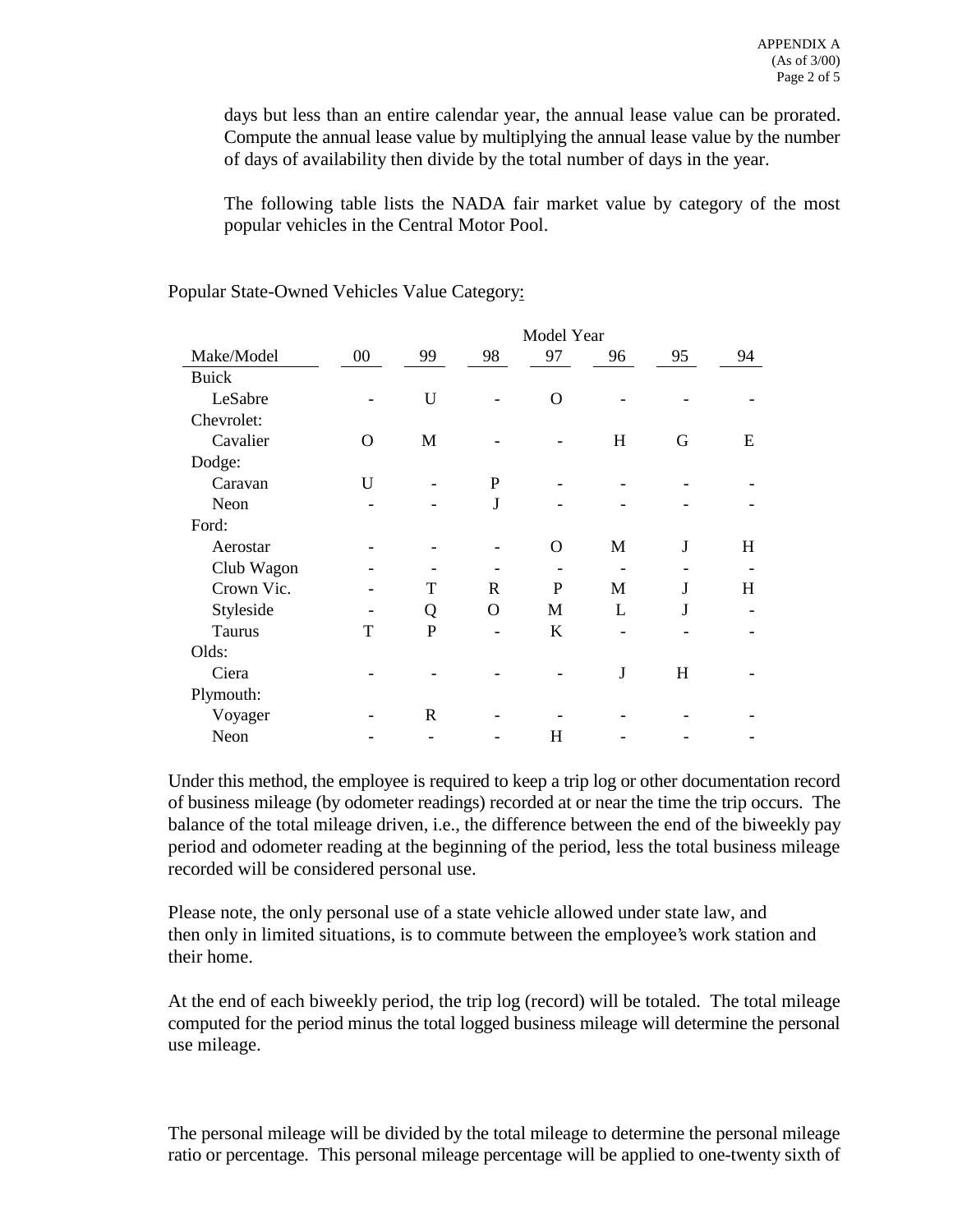the "annual lease value" and the result plus an additional amount of 5.5 cents per mile for personal use for fuel for the vehicle will be the biweekly amount to be reported as fringe benefit income of the employee for taxation purposes.

If this method is utilized, you must use the rule for all later years, in which the automobile is available to any employee, except that you may use the commuting rule for any year during which use of the automobile qualifies.

2. Commuting Valuation Method (This method can not be used by control employees)

This method may be used only if all the following requirements are met:

- a. The employer owns or leases the vehicle and provides it to one or more employees for use in the employer's trade or business.
- b. For a bona fide non-compensatory business reason, the employer requires the employee to commute in the vehicle.
- c. The employer establishes a written policy that limits the personal use of the vehicle to commuting and de minimis use (such as a stop for lunch between business stops).
- d. The employee does not use the vehicle for any personal purpose other than for commuting and de minimis use.
- e. The employee is not a control employee. IRS Publication 535 defines a control employee of a government employer as 1) any elected official, or 2) any employee whose compensation equals or exceeds that of a federal employee at Executive Level V (for 2000, this amount is \$114, 500.00).

Under this alternate method, the commuting has an imputed value (by the IRS) of \$1.50 for each one-way trip from home to work or from work to home.

If the commuting rule is adopted on the first day you make an automobile available to any employee for personal use, you may change to either the annual lease rule or the cents-permile rule on the first day the commuting rule is no longer used.

3. Cents-Per-Mile Valuation Rule (This method can be used by any employee if the conditions listed below are met)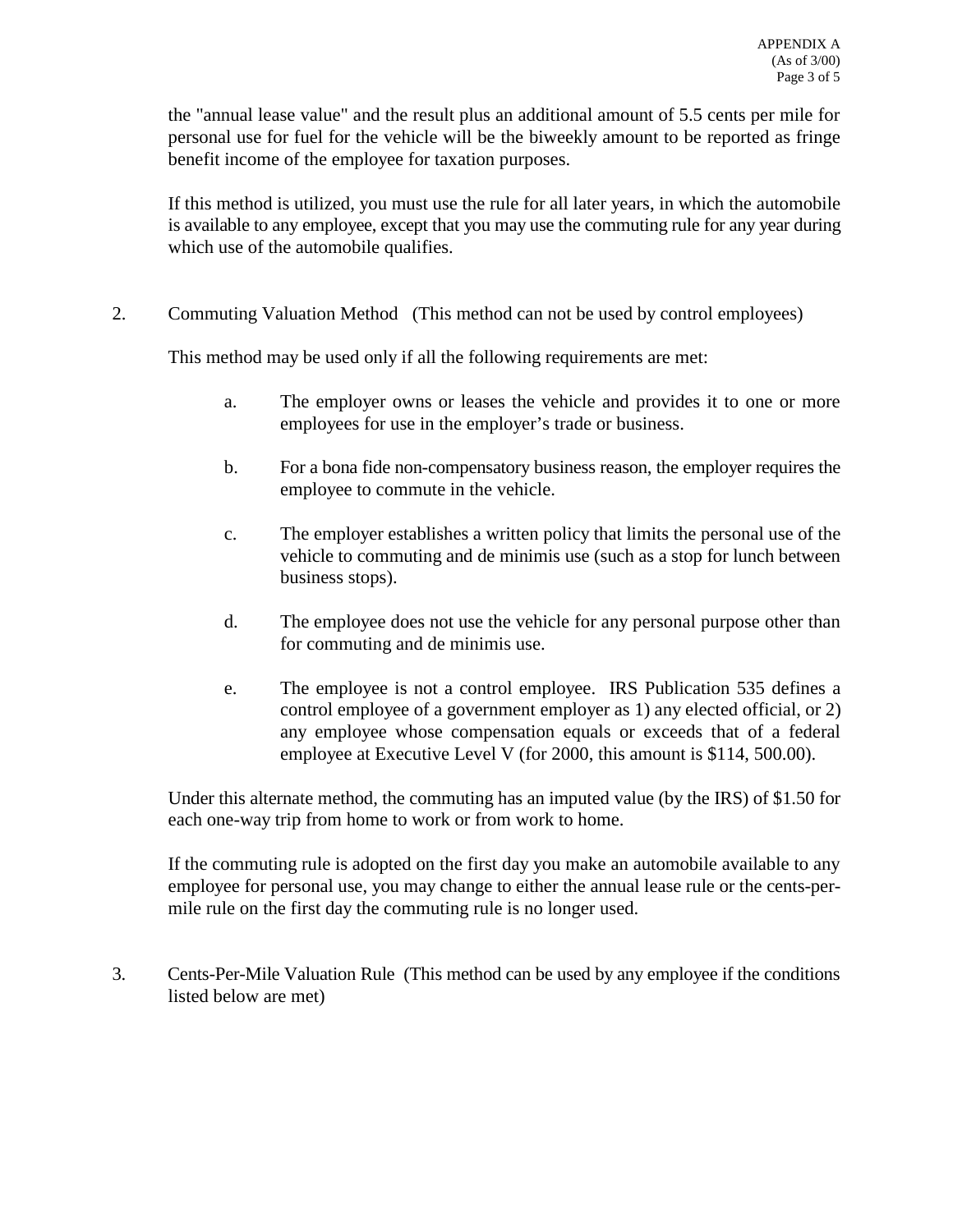The Cents-Per-Mile Valuation Rule is the third option available to agencies for use in computing the taxable personal (commuting) use of state-owned or leased vehicle. To be eligible for this method, at least 50% of the vehicle's total mileage is used for the employer's trade or business, or the vehicle is primarily used by employees and the total mileage for the vehicle for the year exceeds 10,000 miles. The 10,000 miles can be comprised of both business and personal (commuting) miles or can be entirely personal (commuting) miles.

*Please note that you can not use the Cents-Per-Mile rule for an automobile first made available to an employee for personal use in 2000 if the fair market value of the vehicle exceeds \$15,400.00*.

Advantages of this method are that it is easy to use, and it may result in a lower value for taxable personal use. *The disadvantage is the necessity to maintain a daily travel log to substantiate the business/personal use mileage*. See Appendix C for a sample daily travel log.

The IRS approved mileage rate for use in the "Cents-Per-Mile Valuation Rule" is 32.5� per mile beginning January 1, 2000. *Please note that this Informational Circular does not impact the State's privately owned vehicle mileage reimbursement rate*.

Once adopted, the cents-per-mile should continued to be used for all later years in which the automobile is still available to employee and the automobile qualifies. However, the commuting rule can be used for any year in which the automobile qualifies. If the vehicle does not qualify for the cents-per-mile rule during a later year, any other special rule can be adopted for that year and the years thereafter for which the vehicle qualifies.

# EXAMPLES

Following are some typical situations and how they would be handled:

A. Annual Lease Valuation Method:

Employee A has a state vehicle (1998 Dodge Neon) assigned all year and must record mileage and report fringe benefit income based on the annual lease method. The "fair market value" of the vehicle from the "NADA" book is between \$9,000 and \$9,999 (value category "J"). The mileage log for the pay period indicates that a total of 1400 miles were traveled, of which 350 miles was for commuting. The annual lease value of the vehicle is \$2,850 (per the table). The calculation of the biweekly fringe benefit income is as follows:

| Biweekly |   |                    |     |                               | Fringe      |
|----------|---|--------------------|-----|-------------------------------|-------------|
| Lease    |   | X Personal Miles   | $+$ | Fuel                          | $=$ Benefit |
| Value    |   | <b>Total Miles</b> |     | Addition                      | Income      |
|          |   |                    |     |                               |             |
| 2,850    | X | 350                |     | $+$ (350 X \$ .055) = \$46.66 |             |
| 26       |   | 1400               |     |                               |             |

The amount of \$46.66 would be reported as a fringe benefit for the biweekly pay period.

# B. Commuting Valuation Method